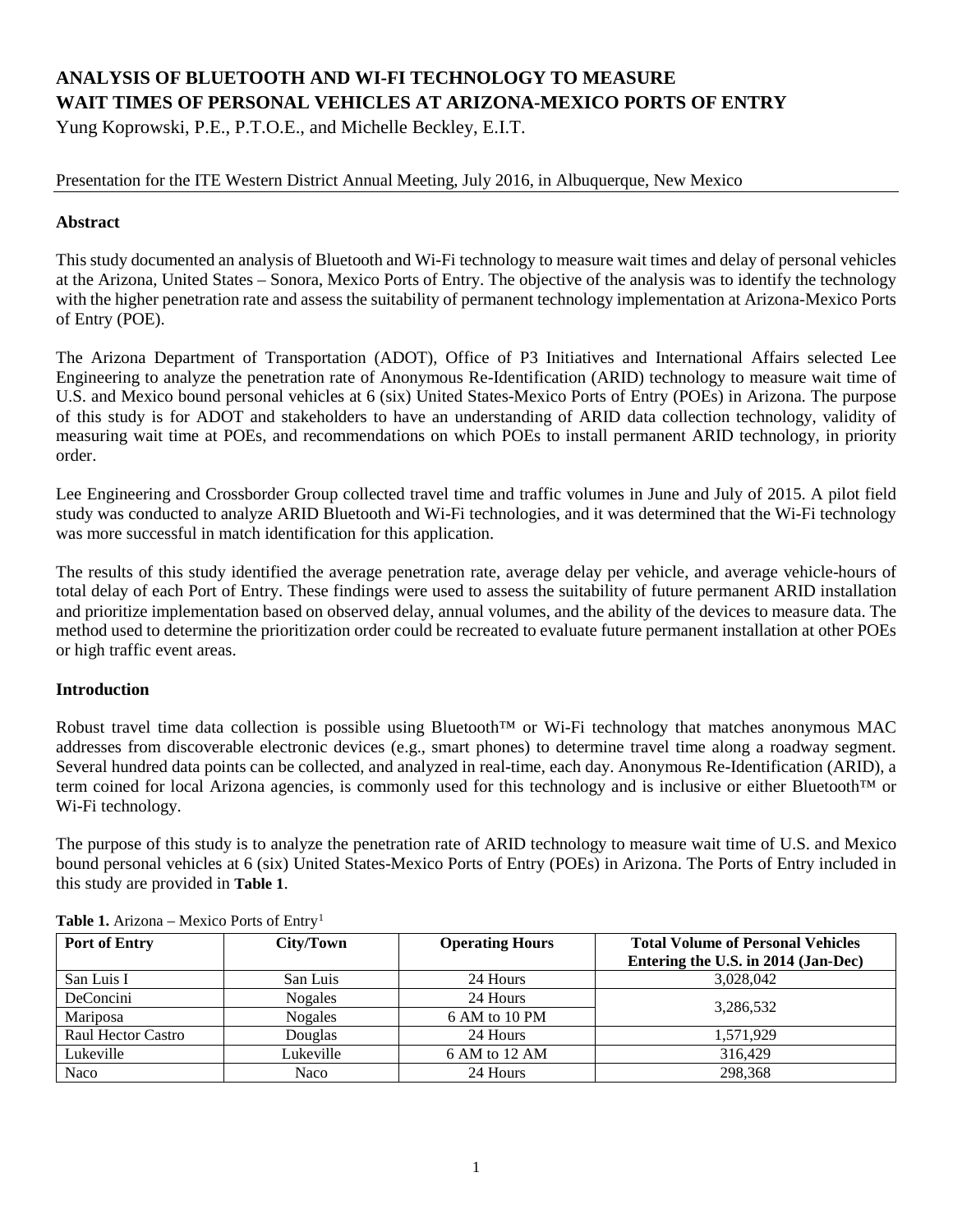### **Data Collection**

Travel time and traffic volume data was collected in June and July of 2015 to evaluate the penetration rate (sampling rate) of Bluetooth or Wi-Fi anonymous re-identification technology at the six Arizona-Mexico POEs. Prior to field deployment, field visits were conducted at the six POEs along the Arizona-Sonora border to assess specific site location options and potential limitations for the deployment of video volume data collection and ARID technology equipment. Site locations were identified based on several factors including the availability of existing poles or parking areas for security, strength of cellular communications network, and traffic flow. The ease of installation, travel time between sites, avoiding holidays, and the overall project schedule was also considered. Traffic volumes were obtained using video technology. To estimate the number of passenger vehicles only, trucks were removed from the volume counts.

ARID travel time data collection devices developed by Post Oak Traffic Systems were used to collect travel times. The equipment included a deep cycle gel cell battery, data processing device, Bluetooth or Wi-Fi antenna, and cellular modem inside a Pelican hardcase. The pelican hardcase and an example deployment are shown in **[Figure 1](#page-1-0)**.



**Figure 1:** ARID Deployment

<span id="page-1-0"></span>Cellular communication allowed for monitoring and processing the ARID device data in real-time and alerted data collection staff to tampering, theft, or malfunction. If cellular service was not available at a deployment location, the data was stored within the device for upload to a computer and post-processing. The off-site data processing matched MAC addresses recorded by the ARID readers, which were later used to estimate sample size of wait times of personal vehicles entering and exiting the United States.

A pilot field test of the ARID technology was performed using Bluetooth™ and Wi-Fi to evaluate the functionality of the two technologies. The pilot field test served as the method of identifying the most appropriate technology for the six POEs in the study and was conducted for three hours on June 16<sup>th</sup> at the DeConcini Port of Entry. The Bluetooth and Wi-Fi ARID devices were deployed at the same time on opposite sides of the roadway to record the same vehicle flow. Interference



between the Bluetooth and Wi-Fi ARID devices was not evident. The pilot field test concluded that Wi-Fi yielded 4-5 times greater valid matches at the DeConcini POE, therefore Wi-Fi technology was selected for use at the six Ports of Entry. The southbound Wi-Fi and Bluetooth match data, collected at the DeConcini POE during the pilot field test, is shown in **[Figure 2](#page-1-1)**.

<span id="page-1-1"></span>**Figure 2:** Pilot Study Results, DeConcini Port of Entry, Southbound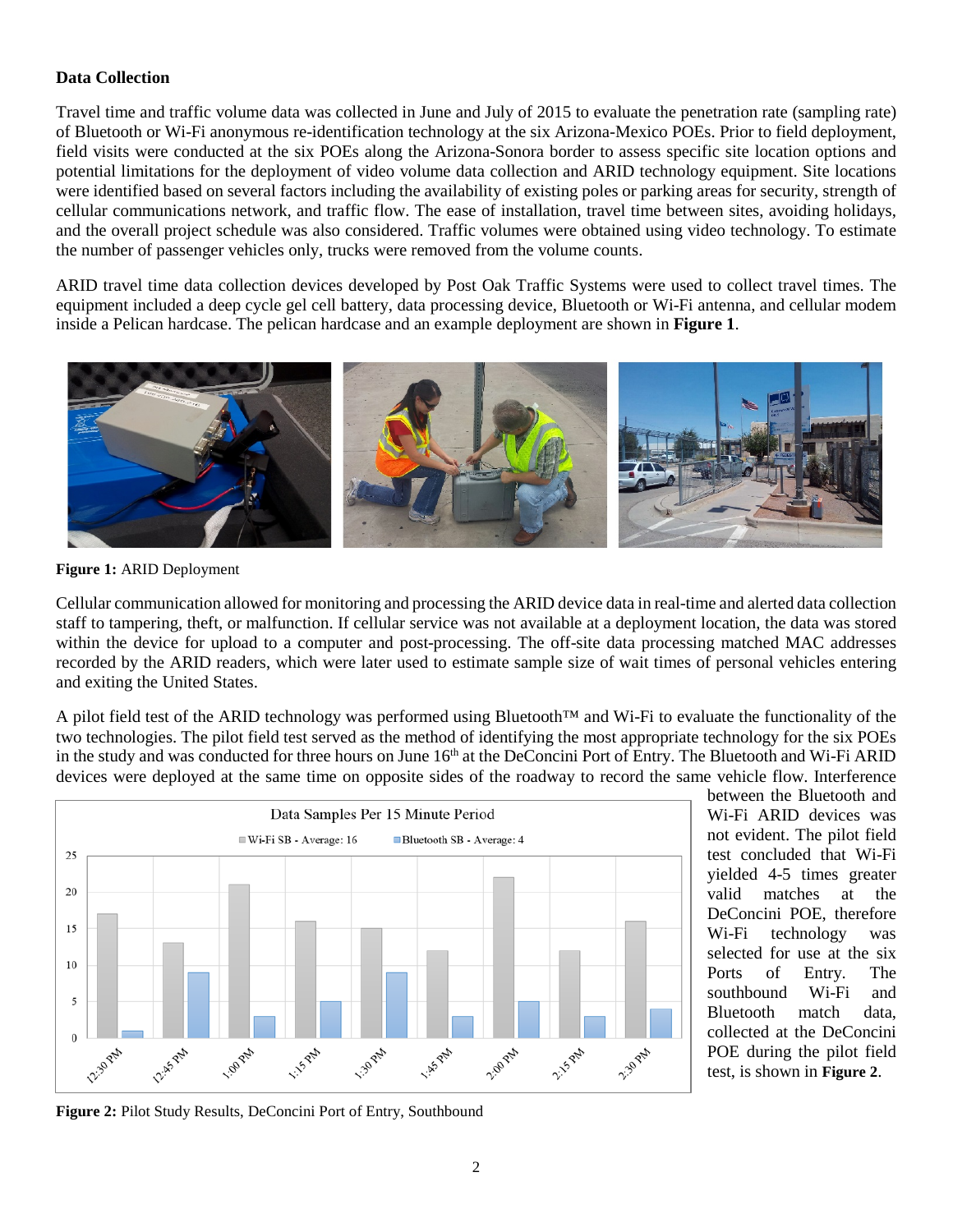Field equipment was deployed for at least two operating days at each POE; however, some of the observation hours were excluded due to POE operating hours or device adjustment time. The adjustment period occurs primarily during installation, when the ARID device requires time to equilibrate and begin identifying valid matches.

### Methodology

The purpose of the analysis was to determine whether ARID devices deployed at each Arizona-Mexico Port of Entry could collect a sufficient sample size of passenger vehicle travel time matches, compared to the total volume of passenger vehicles, to confidently estimate wait times of U.S. and Mexico bound personal vehicles. The method in which crossing time, wait time, and delay are calculated are described in this section, along with a description and analysis from one of the six POEs.

#### *Penetration Rate Calculation:*

The penetration rate is similar to sampling rate, which is essentially the number of unique devices detected by the ARID technology divided by the traffic volume for the same time period. The team used the following formula to calculate the penetration rate.

Peneration Rate (%) of traffic) = 
$$
\frac{\text{# of unique devices detected (devices per hour)}}{\text{traffic volume (cars per hour)}}
$$

The penetration rate was calculated using a comparison of the ARID Wi-Fi data to the collected video data, which captured the volume of personal vehicles.

### *Crossing Time, Wait Time and Delay Calculations:*

Crossing time and wait time can be measured using multiple ARID devices along border crossing segments. Crossing time, as it applies to this study, is defined as the time required for passenger vehicles to pass by the first ARID device, proceed through the check point, and pass by a second ARID device. Wait time describes a smaller component of crossing time, where the time is measured from the first ARID device to a second ARID device located at the border check point station. To accurately measure crossing time and wait time at a Port of Entry in both queuing directions using ARID technology,

three device installation positions are required. The configuration of devices to determine wait time and crossing time are shown in **[Figure](#page-2-0)  [3](#page-2-0)**. When ARID devices are permanently implemented at a Port of Entry, three devices should be installed to accurately measure both the crossing time and wait time in the entering and exiting U.S. directions.

The wait time, delay, and vehicle delay are estimated using the formulae described in **[Table 2](#page-2-1)**.



<span id="page-2-0"></span>**Figure 3:** Wait Time and Crossing Time Diagram at a Port of Entry

| <b>Measure</b> | Units         | Formula                                                                                                                |
|----------------|---------------|------------------------------------------------------------------------------------------------------------------------|
| Wait Time      | seconds       | Crossing Time (seconds) - time required at free flow condition from check point to downstream<br>ARID device (seconds) |
| Delay          | hours         | Wait Time (hours) - time required at free flow condition (hours)                                                       |
| Vehicle Delay  | vehicle-hours | Delay of each vehicle (hours) x Number of vehicles                                                                     |

<span id="page-2-1"></span>

| Table 2: Wait Time, Delay, and Vehicle Delay Formulae |  |  |
|-------------------------------------------------------|--|--|
|                                                       |  |  |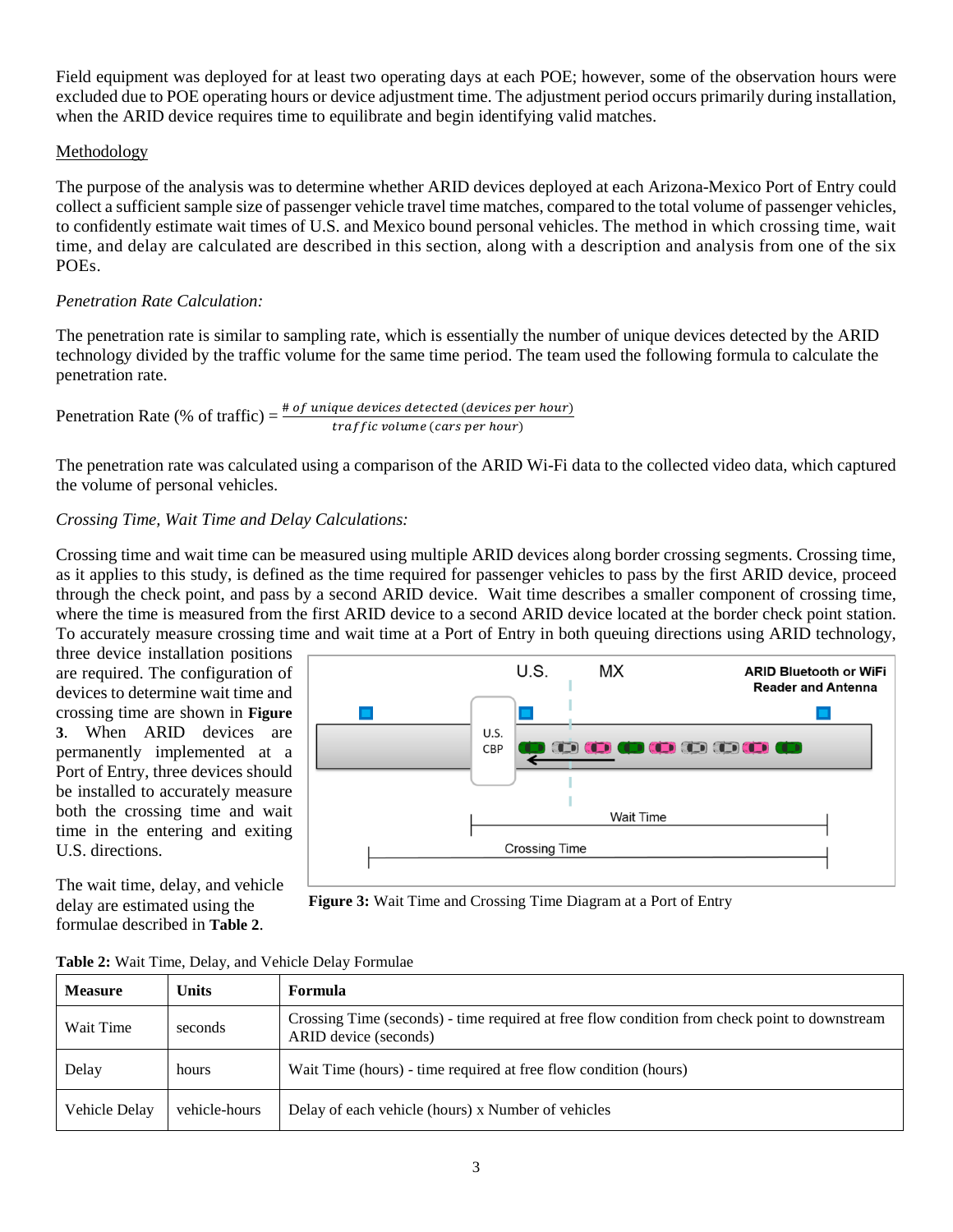Case Study Data Collection: DeConcini Port of Entry

The DeConcini Port of Entry connects Nogales, Arizona with Nogales, Sonora, and operates on a 24-hour basis, seven days a week. The primary access roadways to the POE are Interstate 19 Business (Grand Avenue) in Arizona and Mexican Federal Highway 15 in Sonora. **[Figure 4](#page-3-0)** and **[Table 3](#page-3-1)** describe the study area, device deployment locations, and data collection segments.



**Figure 4.** DeConcini Port of Entry, Aerial View and Device Position Location

<span id="page-3-0"></span>Two ARID devices were deployed at the DeConcini Port of Entry; one located in Arizona (Position 1) and one located in Sonora (Position 3). Using this configuration, there is one northbound segment (3-1) and one southbound segment (1-3) available for Wi-Fi matching. A video camera was deployed at Position 1 with the ability to count northbound and southbound personal vehicle counts. A summary of the collected data is shown in **[Table 3](#page-3-1)** and **[Figure 5.](#page-4-0)**

<span id="page-3-1"></span>

|                                                      | <b>ARID Device Data Collection Locations</b>                                                                              |                                                                                     |  |  |  |
|------------------------------------------------------|---------------------------------------------------------------------------------------------------------------------------|-------------------------------------------------------------------------------------|--|--|--|
| Position 1                                           |                                                                                                                           | Mounted on ADOT sign structure southeast of the intersection of Grand Ave and Park. |  |  |  |
| Position 3                                           | Located in the INDAABIN managed median "flag park" between the northbound and southbound<br>lanes of Adolfo Lopez Mateos. |                                                                                     |  |  |  |
|                                                      | <b>Segments Evaluated Using ARID Technology</b>                                                                           |                                                                                     |  |  |  |
| <b>SB</b>                                            | $1 \rightarrow 3$                                                                                                         | Nogales, Arizona (US) $\rightarrow$ Nogales, Sonora (MX)                            |  |  |  |
| NB.                                                  | $3 \rightarrow 1$                                                                                                         | Nogales, Sonora (MX) $\rightarrow$ Nogales, Arizona (US)                            |  |  |  |
|                                                      | <b>Miovision Data Collection Location</b>                                                                                 |                                                                                     |  |  |  |
|                                                      | Mounting Location: Position 1                                                                                             |                                                                                     |  |  |  |
| <b>Segments Evaluated Using Miovision Technology</b> |                                                                                                                           |                                                                                     |  |  |  |
| <b>SB</b>                                            | $1 \rightarrow 3$                                                                                                         | Nogales, Arizona (US) $\rightarrow$ Nogales, Sonora (MX)                            |  |  |  |
| NB.                                                  | $3 \rightarrow 1$                                                                                                         | Nogales, Sonora (MX) $\rightarrow$ Nogales, Arizona (US)                            |  |  |  |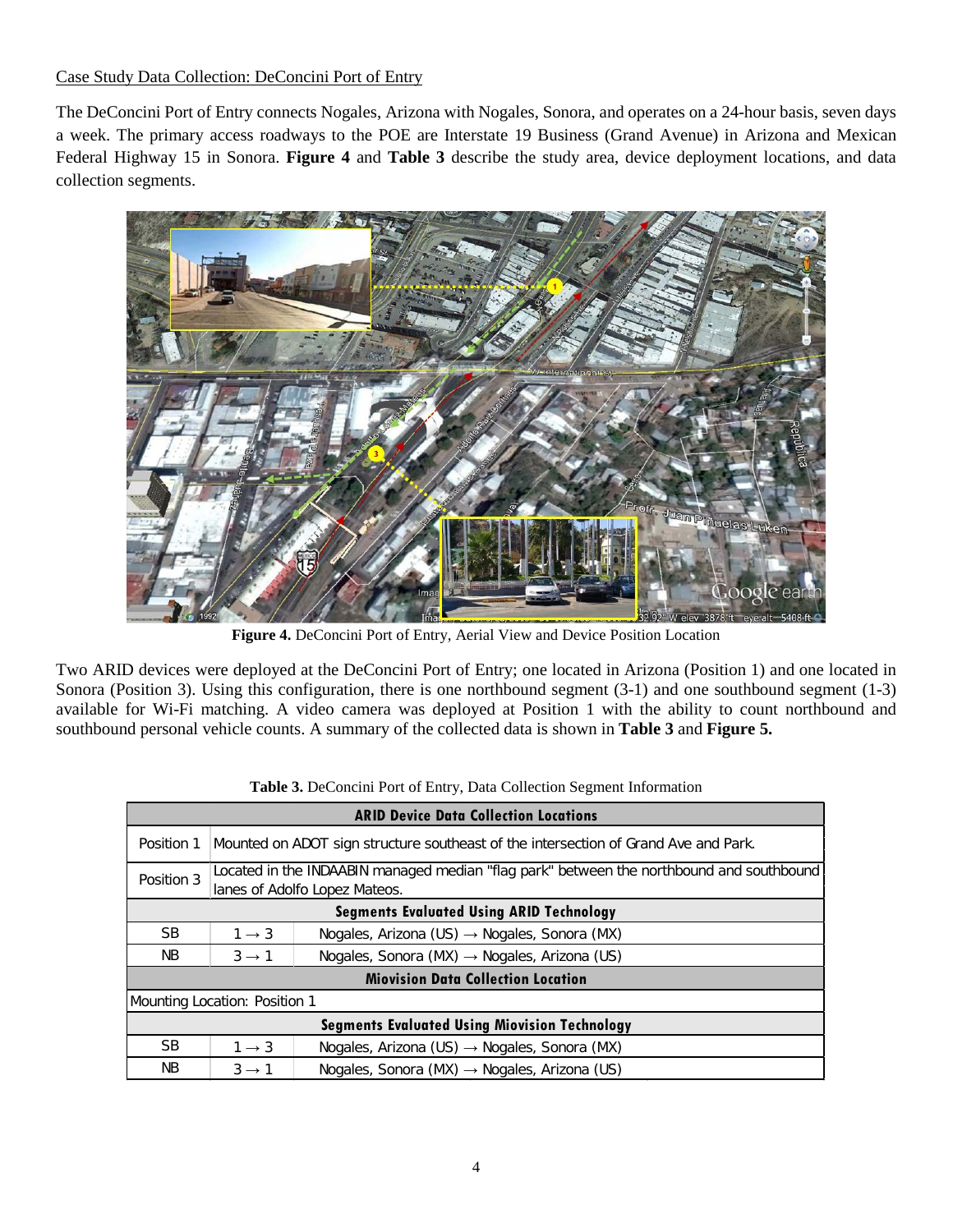

**Figure 5.** DeConcini Port of Entry, Summary of ARID Wi-Fi and Miovision Data

#### <span id="page-4-0"></span>**Data Analysis and Results**

The travel time and traffic volume data was collected for at least two days at each Port of Entry. The rate at which the ARID device successfully matches a unique vehicle at two locations, or the penetration rate, was determined for the 6 POEs. The average vehicle delay was also determined using the segment length and the travel time measured by the multiple ARID sensors. A case study of the DeConcini Port of Entry demonstrates the analysis and results of one of the six POE locations.

#### Case Study Results: DeConcini Port of Entry

During the three day data collection period at the DeConcini POE, both the Miovision video and ARID technologies indicated greater traffic volumes in the northbound direction (vehicles entering Arizona). The penetration rate was also greater in the northbound direction. **Figures 5** and **6** describe the relationship between the total number of vehicles and the quantity of vehicles detected by Wi-Fi matching at the DeConcini Port of Entry in the northbound and southbound directions, respectively.



**Figure 6.** DeConcini Port of Entry, Quantity of Total Vehicles and ARID Wi-Fi Matches Observed in the Northbound Direction (3-1)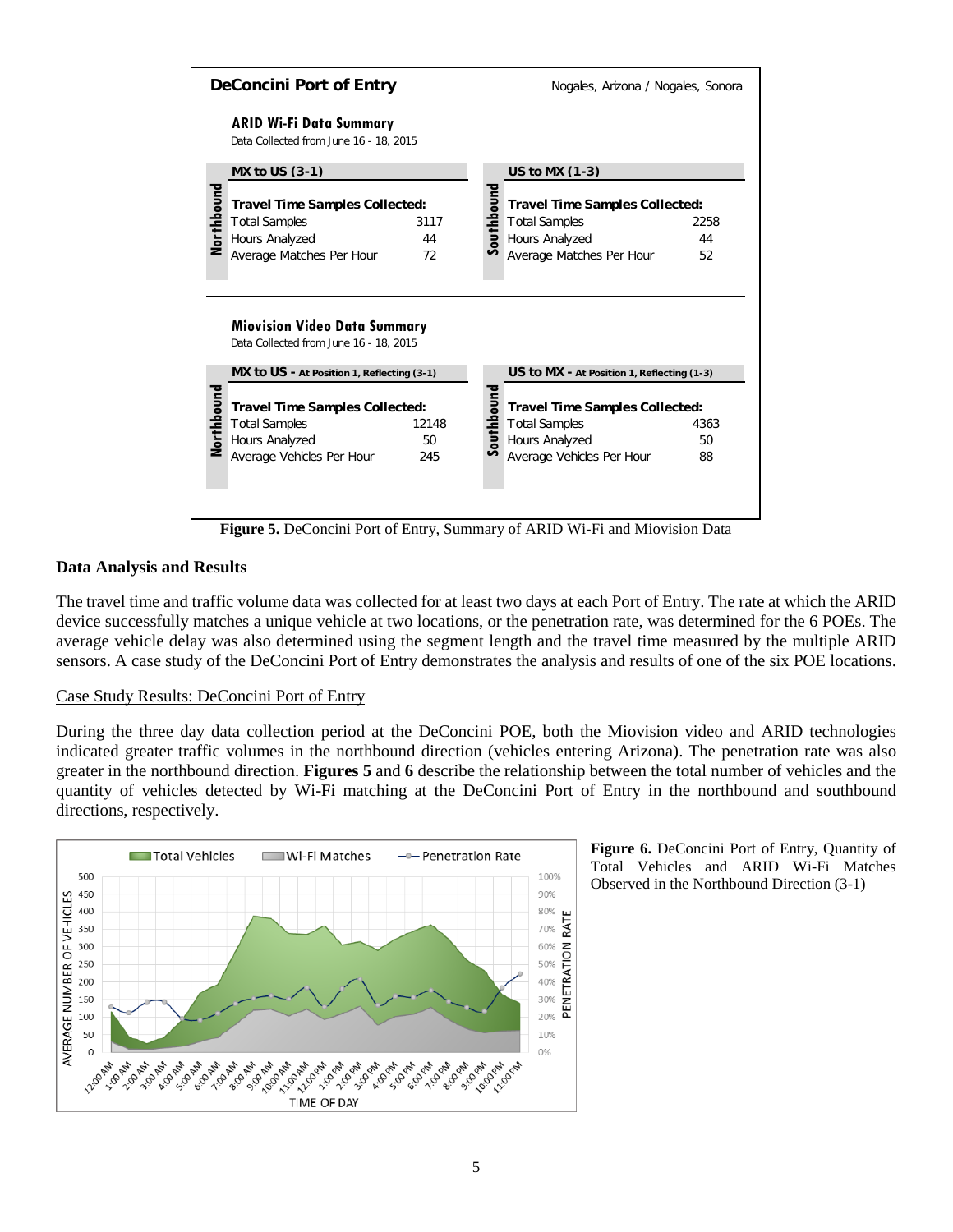

**Figure 7.** DeConcini Port of Entry, Quantity of Total Vehicles and ARID Wi-Fi Matches Observed in the Southbound Direction (1-3)

In both the northbound and southbound direction, the Wi-Fi matches follow the same moving trends as the total hourly vehicle volume averages. These findings indicate that the equipment operated successfully and consistent vehicle samples were evaluated in the analysis (same location, days, time periods, etc.) The average daily penetration rate was determined to be 30.6% in the northbound direction and 24.5% in the southbound direction.

The average delay per vehicle in the northbound and southbound directions was 2.89 minutes and 0.78 minutes, respectively. The delay was determined by calculating a baseline travel time during free flow conditions, and then calculating the additional travel time, or delay. The collective average vehicle delay was 303 vehicle-hours per day and 70 vehicle-hours per day, in the northbound and southbound directions, respectively.

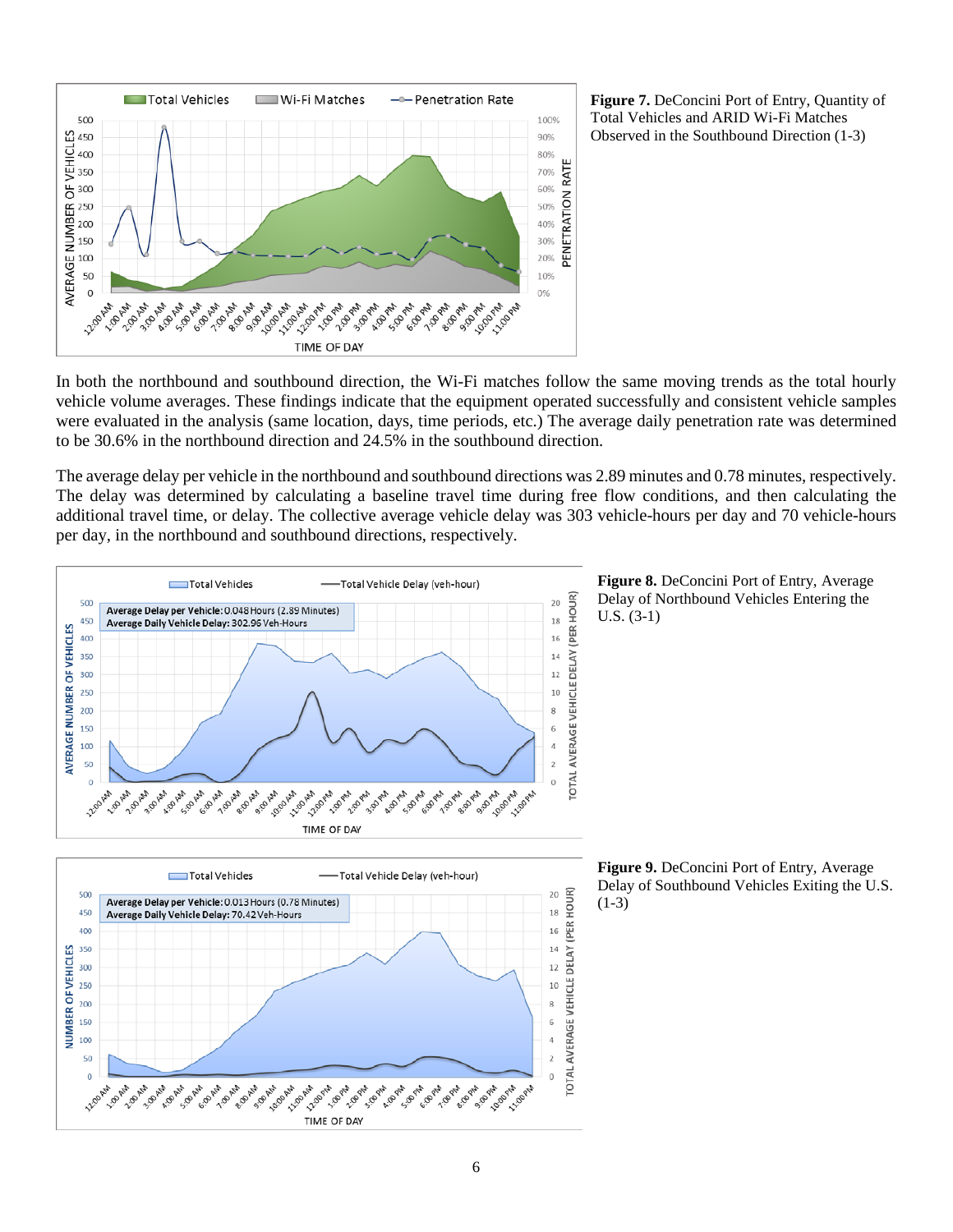## Average Daily Vehicle Delay

The average daily vehicle delay (ADVD) is a measure that considers wait time, delay, and total quantity of vehicles. The ADVD is the sum of delay experienced by the average number of personal vehicles observed at each Port of Entry as part of this study.

The results of the ADVD analysis is consistent with average delay per vehicle trends. In all cases, the delay experienced by vehicles waiting to enter the U.S. is greater than those exiting the U.S. Naco and Lukeville POEs have the lowest volumes of the Ports of Entry, and they also have the lowest average delay per vehicle.

|                           |               | <b>Average Vehicle</b> | <b>Segment</b> | Average      | <b>Average Delay</b> | <b>Average Delay</b> | <b>Average Daily</b> |
|---------------------------|---------------|------------------------|----------------|--------------|----------------------|----------------------|----------------------|
|                           | Port of Entry | <b>Waiting Time</b>    | Length         | <b>Speed</b> | Per Vehicle          | Per Vehicle          | <b>Vehicle Delay</b> |
|                           |               | (seconds)              | (mi)           | (mph)        | (Minutes)            | (Hours)              | (Veh-Hours)          |
| San Luis                  | Exiting U.S.  | 174                    | 0.25           | 5.0          | 0.77                 | 0.013                | 128.6                |
| <b>DeConcini</b>          | Entering U.S. | 340                    | 0.18           | 2.0          | 2.89                 | 0.048                | 303.0                |
|                           | Exiting U.S.  | 168                    | 0.18           | 4.0          | 0.78                 | 0.013                | 70.4                 |
| Mariposa                  | Entering U.S. | 610                    | 0.33           | 2.0          | 5.46                 | 0.091                | 238.2                |
|                           | Exiting U.S.  | 114                    | 0.35           | 11.0         | 0.96                 | 0.016                | 42.0                 |
| <b>Raul Hector Castro</b> | Entering U.S. | 229                    | 0.20           | 3.0          | 2.39                 | 0.040                | 209.1                |
|                           | Exiting U.S.  | 163                    | 0.20           | 4.0          | 1.76                 | 0.029                | 197.7                |
| Lukeville                 | Exiting U.S.  | 60                     | 0.14           | 8.0          | 0.53                 | 0.009                | 3.9                  |
| <b>Naco</b>               | Entering U.S. | 82                     | 0.17           | 7.0          | 0.72                 | 0.012                | 4.9                  |
|                           | Exiting U.S.  | 61                     | 0.17           | 10.0         | 0.28                 | 0.005                | 3.8                  |

**Table 4.** Port of Entry Vehicle Delay Summary

*Note: Data shown is representative of days sampled as part of this study only*

#### **Permanent Installation of ARID Devices for Measuring Travel Time at POEs**

The prioritization of ARID devices at the Ports of Entry is based on the volume of personal vehicles, the success of the ARID data collection, the average delay, and possible implementation constraints. The annual volume of personal vehicles at each Port of Entry is described in **[Table 1](#page-0-0)**. The success of the ARID data collection is reflected in the penetration rate, or the percentage of total vehicles that are identified using Wi-Fi matching. A summary of the penetration rate results are

<span id="page-6-0"></span>

| Table 5: ARID Wi-Fi Penetration Rate Summary |  |  |
|----------------------------------------------|--|--|
|----------------------------------------------|--|--|

|                    | Port of Entry | Penetration<br>Rate $(\% )$ |
|--------------------|---------------|-----------------------------|
| San Luis           | Exiting U.S.  | 21.0%                       |
| <b>DeConcini</b>   | Entering U.S. | 30.6%                       |
|                    | Exiting U.S.  | 24.5%                       |
| <b>Mariposa</b>    | Entering U.S. | 5.7%                        |
|                    | Exiting U.S.  | 2.4%                        |
| <b>Raul Hector</b> | Entering U.S. | 25.8%                       |
| Castro             | Exiting U.S.  | 32.0%                       |
| Lukeville*         | Exiting U.S.  | 64.5%                       |
| Naco*              | Entering U.S. | 53.5%                       |
|                    | Exiting U.S.  | 27.8%                       |

*\*Note: The high penetration rates should be interpreted with caution due to the low traffic volumes at these POEs*

provided in **[Table 5.](#page-6-0)** The penetration results should be interpreted with caution, and the sample size should be considered. The unusually large penetration rates at the Lukeville and Naco Ports of Entry are due to the low volumes at these locations. The lower the sample size is, the greater the risk of inaccurate results. Bias can be created at low sample sizes with multiple devices and signals from a single vehicle, or if there is a large volume of trucks mixing with passenger vehicles. Both of these scenarios will create a large quantity of Wi-Fi matches in comparison to the actual volume of personal vehicles. A statistical analysis was conducted as part of this study to validate the match data. The results of the analysis concluded that a sufficient sample size of data was collected at all Port of Entry locations, with the exception of the Mariposa POE, to estimate border crossing times with 95% confidence. The low sample sizes at Mariposa POE were likely caused by the deployment location or technology interference.